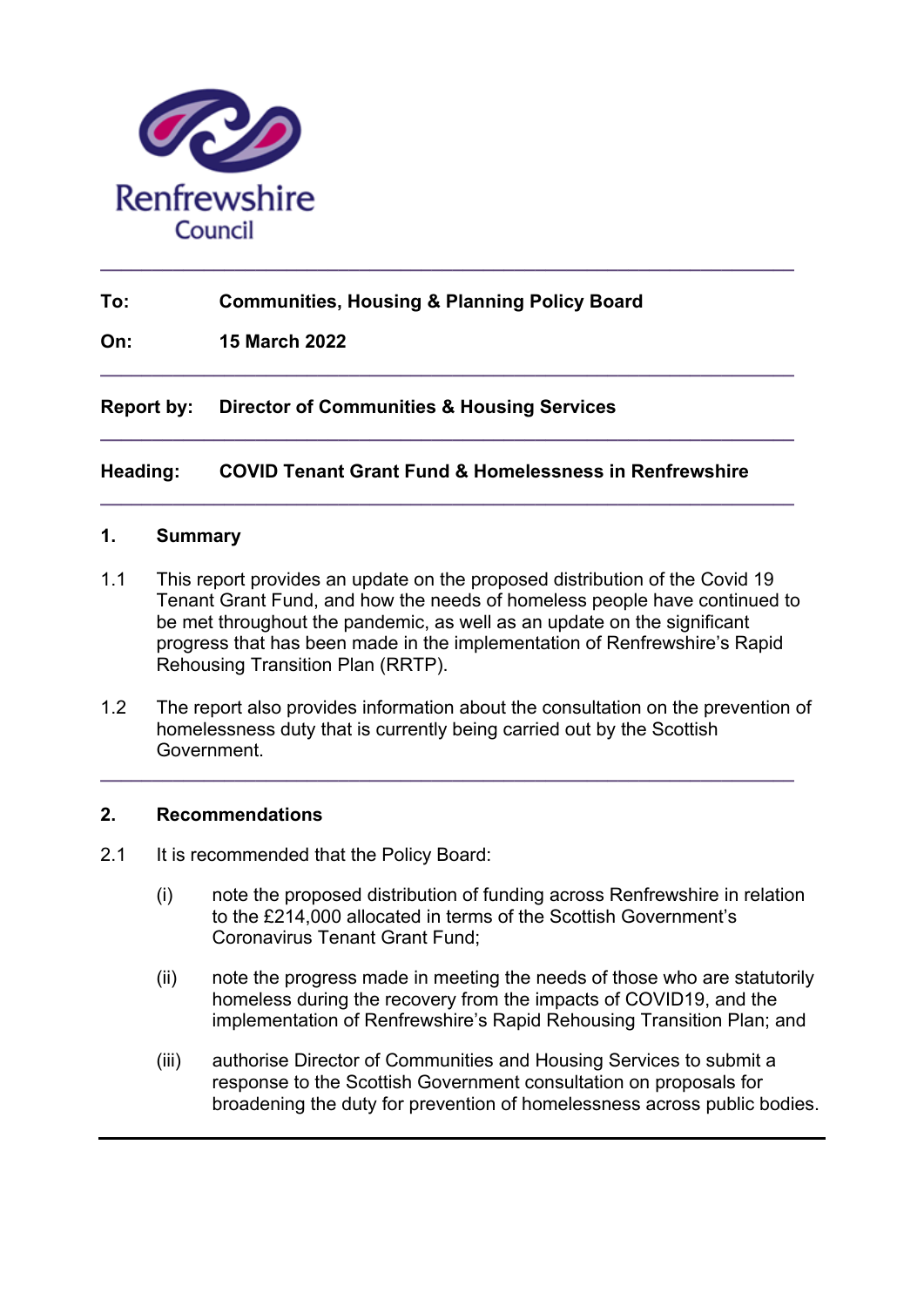# **3. COVID 19 - Tenant Grant Fund**

- 3.1 A report to the Policy Board in October 2021 advised on a new Scottish Government fund being distributed to local authorities aimed at providing some degree of support to tenants with rent arrears - this included the private rented sector, council tenants, and those renting housing association properties.
- 3.2 The funding known as the COVID 19 Tenant Grant Fund is targeted towards tenants who are faced with rent arrears directly caused by the COVID-19 pandemic and which were accrued between 23 March 2020 and 9 August 2021. The Fund is to be primarily distributed to those who may be at risk of having their tenancies repossessed.
- 3.3 Renfrewshire's share of the fund was set at £214,000, and national and local publicity in late 2021 invited applications from either tenants or landlords across the private and social rented sectors to allow the fund to be distributed.
- 3.4 Over 300 applications were received from tenants / landlords in Renfrewshire, and these have been assessed in line with the Scottish Government guidance and criteria.
- 3.5 In line with the recommendations to the Policy Board in October 2021, the Council is on track to have distributed the full Tenants Grant Fund allocation of £214,000 across the 3 housing sectors mentioned, to address rent arrears accrued by around 172 tenants, which all met the guidance and criteria that was to be applied.
- 3.6 The value of applications for the fund exceeded the available fund for distribution. However, having regard to the guidance relating to the fund to prioritise prevention of homelessness, and a letter from Cabinet Secretary to the Convenors of Housing across all Scottish Councils which advised that the expectation was that applications from private tenants should be prioritised, the distribution of the fund will allow 100% of eligible claims from private tenants/ landlords to be met, with 90% of the value of claims from RSL and Council tenants to be met.
- 3.7 The breakdown of the payments which are on schedule to be distributed before the end of this current financial year which meet the guidance criteria is :

Private Rented Sector - 17 tenancies (£37,000),

Registered Social Landlord's - 115 tenancies (£115,000)

Renfrewshire Council - 40 tenancies (£55,000)

- 3.8 The average payment to landlords from the fund for applications which met the guidance criteria is : private rented sector - £2189 per tenancy , RSL - £1000 per tenancy, and Council - £1345 per tenancy.
- 3.9 Landlords will receive any awarded funds directly prior to the end of this financial year but this is on the strict condition that they credit the tenant's rent account with that exact amount, and that they commit not to pursue eviction action in respect of rent arrears accrued during the period which is covered by the Tenant Grant support. Paying the funds directly to landlords also ensures that tenants who receive other forms of financial assistance will avoid any negative impact on their benefits entitlement.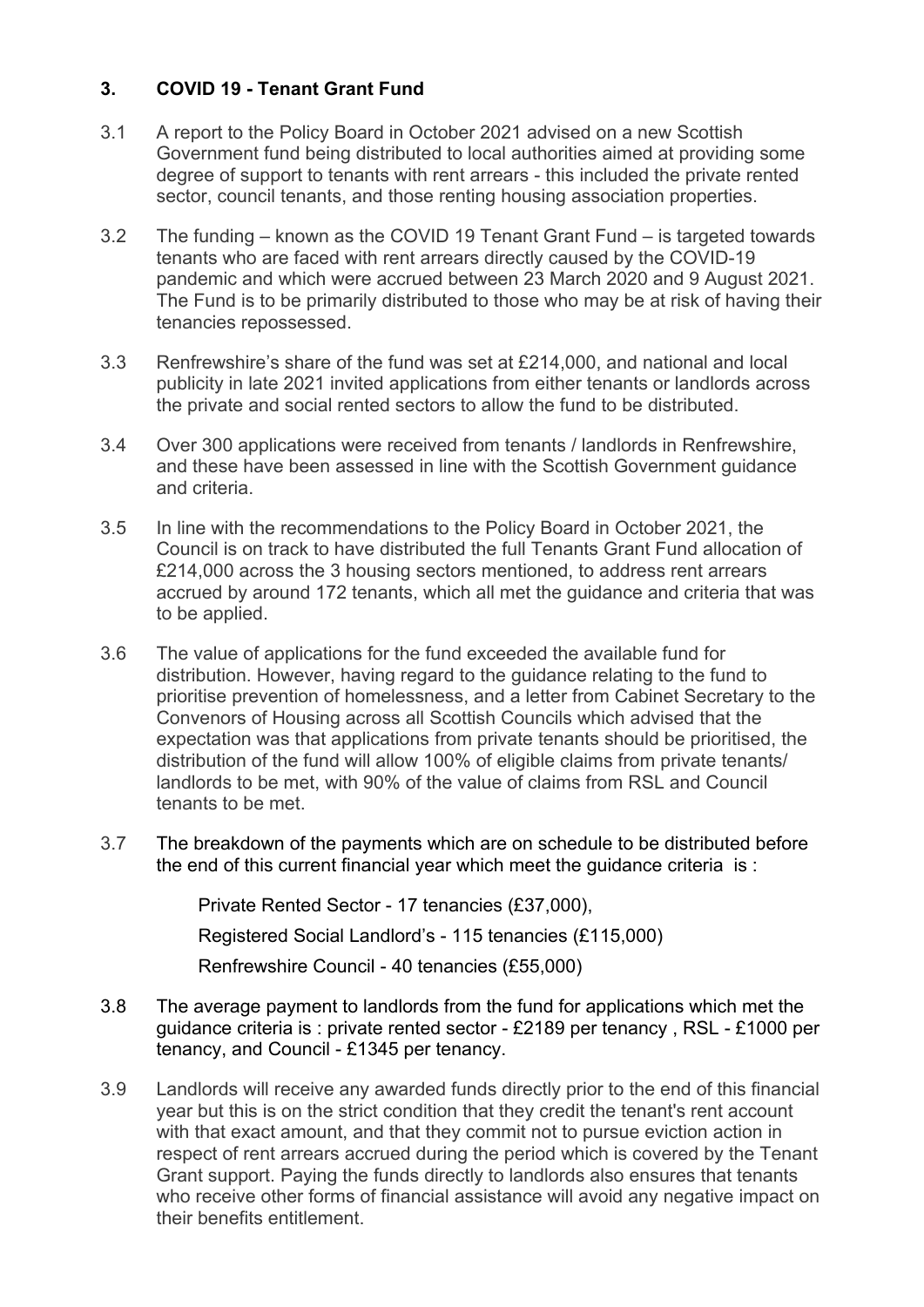## **4 Homelessness Update**

- 4.1 Access to homelessness and housing advice, assistance and temporary accommodation for those in greatest housing need has continued throughout the period of the pandemic.
- 4.2 In this context, while many services changed to being delivered online or by telephone, Homeless Services and Housing Support staff ensured that there continued to be regular contact with homeless applicants, including face-to-face contact when required, whilst they were waiting for settled accommodation.
- 4.3 This 'move-on' process allowed the safe resettlement of homeless households to secure Council and RSL tenancies and in this context saw the number of homeless households staying in temporary accommodation reduced from its peak of 420 in October 2020 to 192 in February 2022, which is in line with pre-COVID19 levels.
- 4.4 Despite the challenges of the past 2 years, the total annual number of statutorily homeless households in Renfrewshire has shown no significant change – see table, below, and the majority of homeless applicants continues to be single person households (over 75%).

| Year    | <b>Total annual number of homeless</b><br>applications in Renfrewshire |
|---------|------------------------------------------------------------------------|
| 2021/22 | 886 (estimated)                                                        |
| 2020/21 | 834                                                                    |
| 2019/20 | 874                                                                    |
| 2018/19 | 849                                                                    |
| 2017/18 | חמפ                                                                    |

#### **5. Lets to homeless**

- 5.1 Whilst there was an unavoidable reduction in the number of social rented houses let in 2020/21, there has been a continued strong focus on matching Council / RSL properties to those who were homeless or in greater housing need, and the number and proportion of lets to homeless applicants is now on target to show an increase in 2021/22 from pre-COVID 19 levels.
- 5.2 This increase in social rented lets to those who are statutorily homeless is in line with a key aim of the Rapid Rehousing Transition Plan (RRTP) for Renfrewshire, which is outlined further in section 6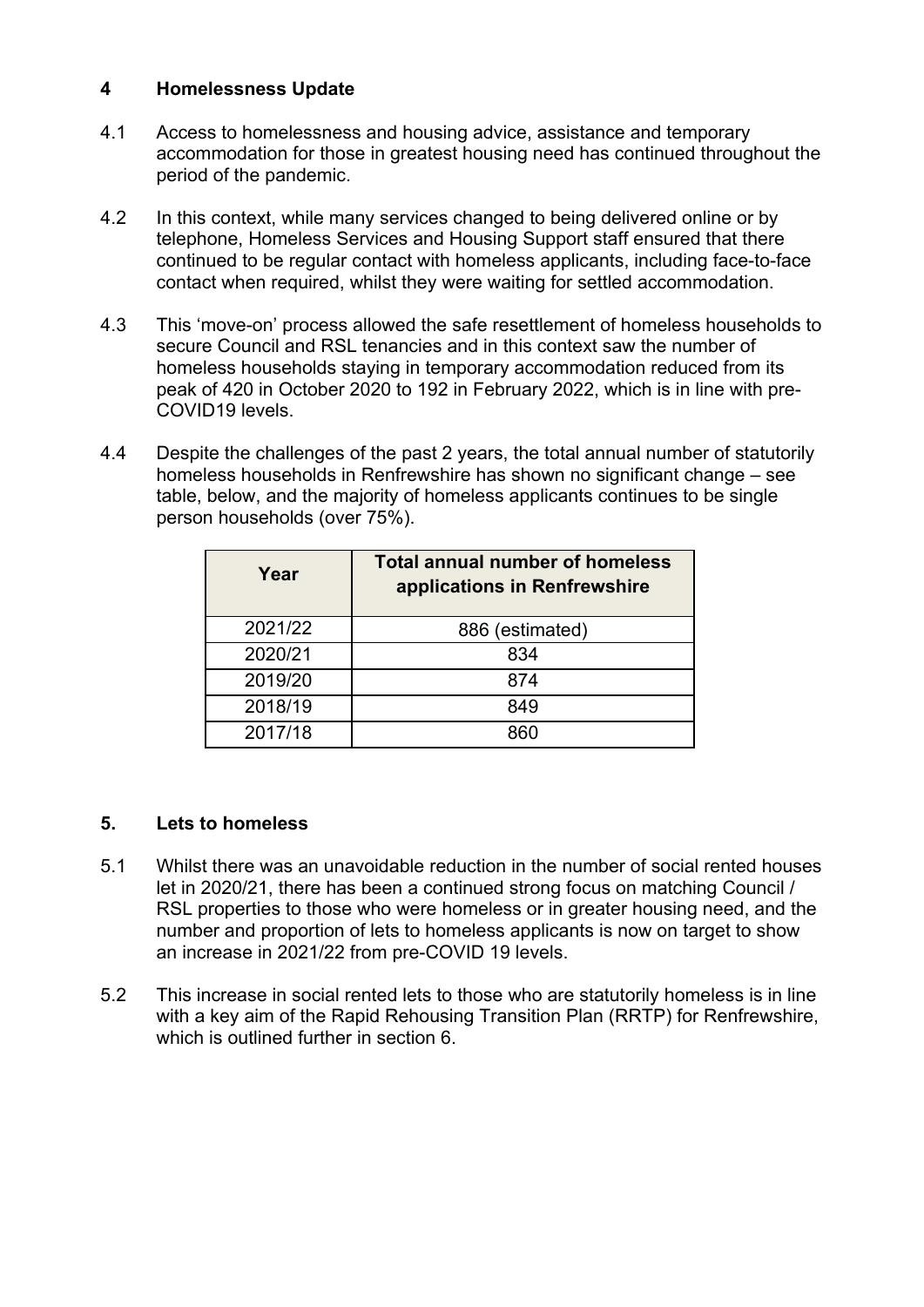## **6 Review of Renfrewshire's RRTP**

- 6.1 Previous Policy Board reports have detailed the Scottish Government requirement for all local authorities to consult on and produce a 5-year Rapid Rehousing Transition Plan covering the period 2019 – 2024.
- 6.2 These plans detail how local authorities would move to a situation where those who are homeless:
	- are provided with accommodation more quickly
	- spend less time in temporary accommodation background
	- have greater access to an up-scaled use of the Housing First model, and / or other support.
- 6.3 Key partners such as local and national Housing Associations, Renfrewshire Health & Social Care Partnership and a range of 3rd sector organisations were fully consulted on the content of a RRTP for Renfrewshire, and the Scottish Government has allocated funding from the 'Ending Homelessness Together' fund to support and assist local authorities in the implementation of their RRTP's.
- 6.4 A full review of progress to date and the challenges for Renfrewshire's RRTP was provided to the Policy Board in August 2021, and there continues to be progress in implementing the plan. Funding from the Council and annual allocations of funding from the Scottish Government have been deployed for measures which are in line with the priorities within Renfrewshire's 5-year RRTP.
- 6.5 There is now substantial evidence of innovative partnership working, and of the implementation of several new measures to prevent homelessness and positively meet the needs of those who have nowhere to stay, all having an impact. This includes:
	- the use of a Housing First approach in partnership with Turning Point Scotland and Blue Triangle H.A. which has now been further upscaled from 18 service users at the beginning of the RRTP, to 57 individuals now being in receipt of this wraparound support at any one time, using both RRTP and Council funding.
	- launch of a 'shared living' initiative with Simon Community Scotland to support homeless applicants who want to share accommodation.
	- Deployment of an officer from 'Say Women' to support young women (16- 25 years old) who have been subjected to sexual violence and are at risk of homelessness.
	- A stepped increase in the number and proportion of social rented lets to homeless applicants.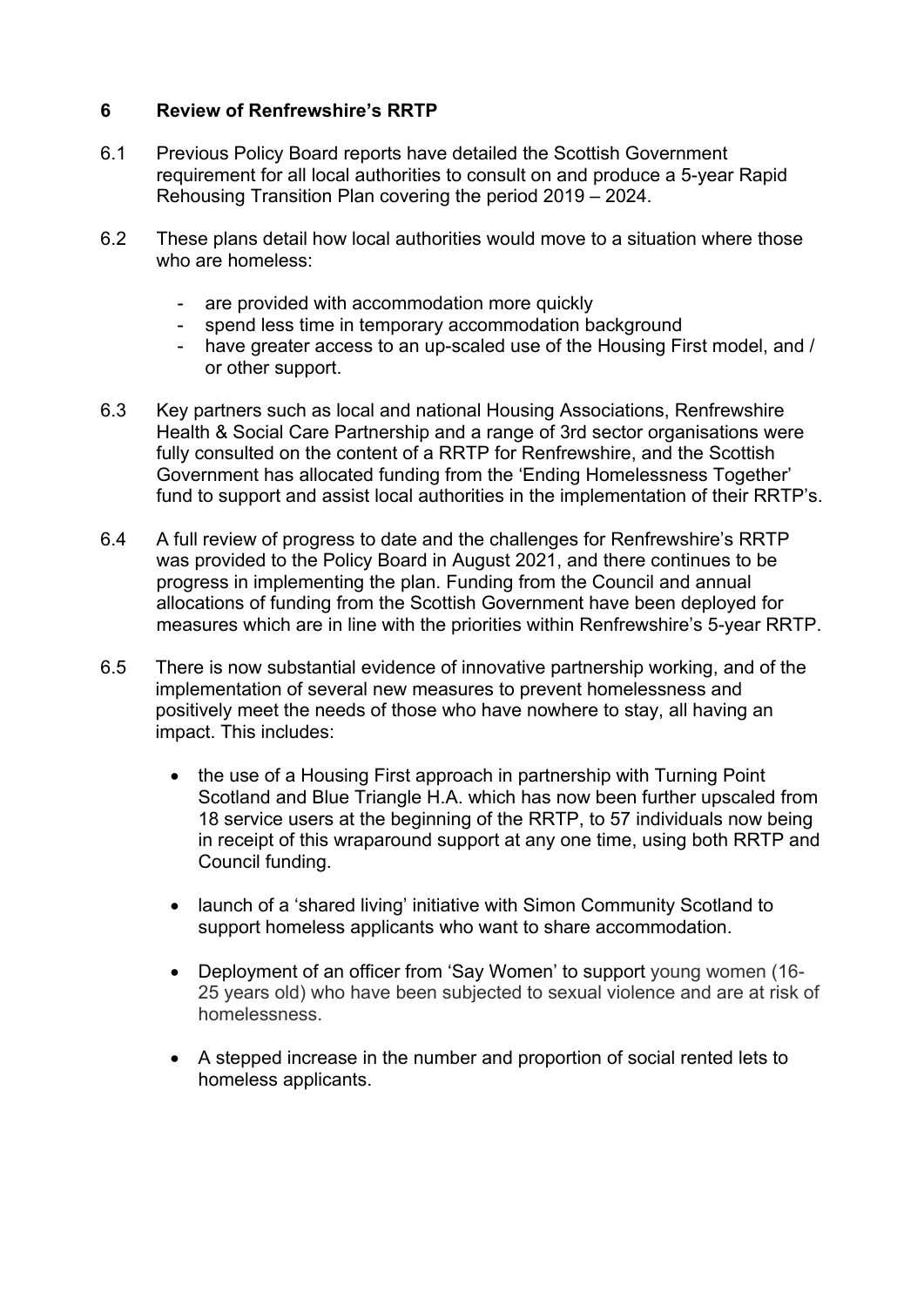- 6.6 COVID-19 has understandably had a significant impact on the implementation of RRTP's and local authorities' response to homelessness However the progress made in 2021/22 provides a good springboard for further improvements in Renfrewshire.
- 6.7 The Scottish Government have now confirmed that funding of £190,000 will be provided for 2022/23 (year 4 of our RRTP), which is in line with the funding awards in years 1 – 3, and the Policy Board will continue to be updated on progress with the implementation of Renfrewshire's RRTP.

# **7 Consultation on Prevention duty**

- 7.1 The Scottish Government have announced that they are aiming to introduce legislation in the upcoming Housing Bill, which would lead to wider homeless prevention duties across public bodies.
- 7.2 Whilst the Scottish Government recognise that there is already good practice by local authorities, wider public bodies and landlords and the third sector in preventing homelessness, this new consultation offers the chance to provide views on how to improve practice around joint working to ensure consistency of delivery across Scotland, while recognising local circumstances and decision making. It also asks what the resource implications of that may be.
- 7.3 This may lead to a new legal duty for a range of public bodies to *' identify anyone who is at risk of homelessness within 6 months and take action, or refer them to appropriate help* ' and generally broaden the homeless prevention work beyond local authority's homeless services.
- 7.4 The intention is that there should be a *'no wrong door'* approach, and the consultation paper states *' responsibility to prevent homelessness should be a shared public responsibility and not rely solely or primarily on the homelessness services '*
- 7.5 A link to the consultation, which takes the form of 96 questions on the proposed new legal duty, is included below and it is anticipated that while the response submitted by the Director of Communities & Housing will be broadly supportive of the objective of promoting good practice it will express some caution about the potential new duties that may arise for local authorities and the need to ensure that this is recognised with appropriate funding.
- 7.6 Should the consultation exercise progress to form part of a future Housing Bill, a further Policy Board report will be submitted detailing any implications and the resources that may be required to meet this new duty.

PREVENTION OF HOMELESSNESS DUTIES – A JOINT SCOTTISH GOVERNMENT and COSLA CONSULTATION - gov.scot (www.gov.scot)

**\_\_\_\_\_\_\_\_\_\_\_\_\_\_\_\_\_\_\_\_\_\_\_\_\_\_\_\_\_\_\_\_\_\_\_\_\_\_\_\_\_\_\_\_\_\_\_\_\_\_\_\_\_\_\_\_\_\_\_\_\_\_\_\_\_\_\_**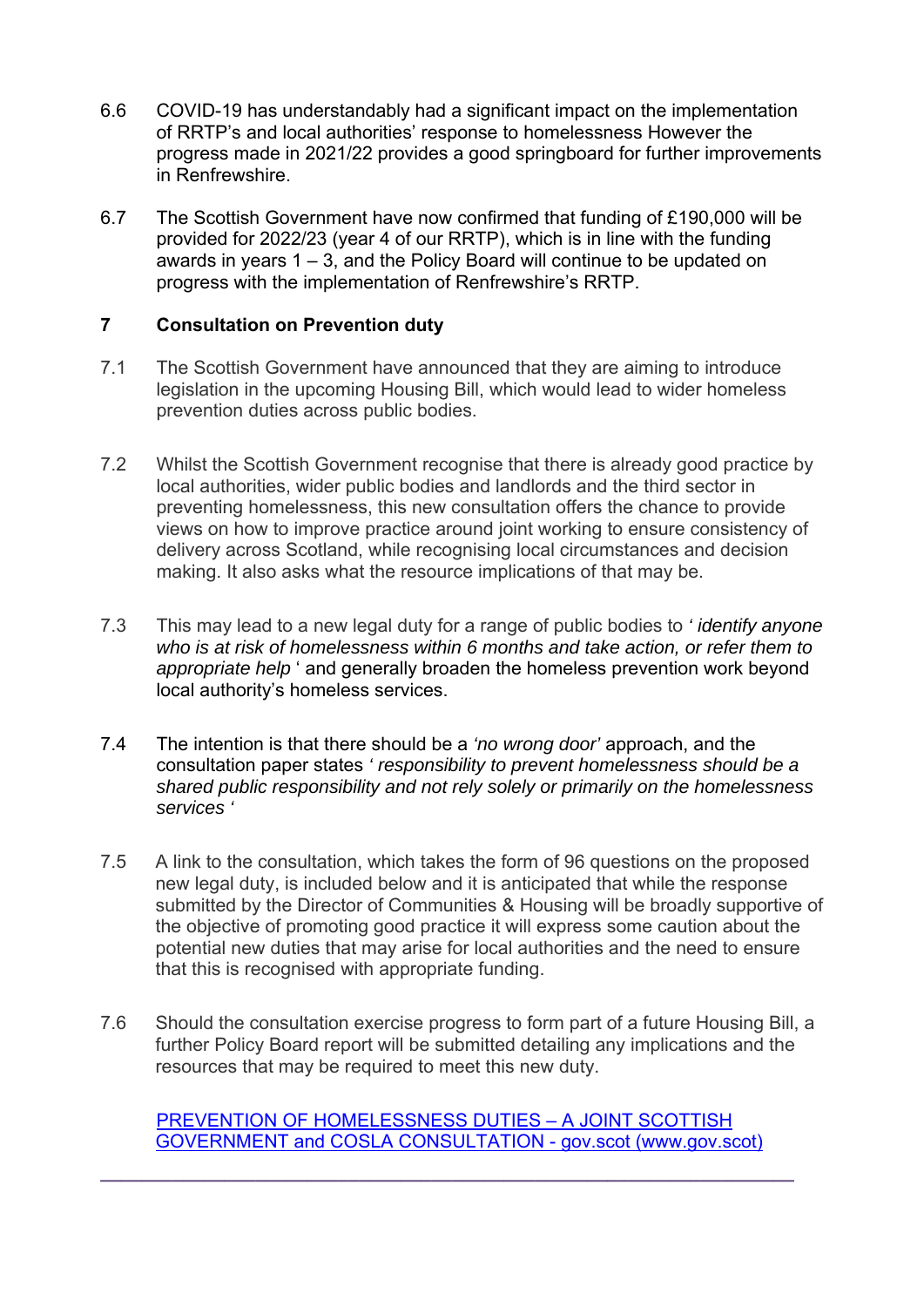# **Implications of the Report**

- 1. **Financial**  funding from the Scottish Government will continue to be fully used to support the transition to rapid rehousing
- 2. **HR & Organisational Development**  None

# 3. **Community/Council Planning –**

- *Our Renfrewshire is fair those who are homeless will be provided with settled housing options more quickly.*
- *Building strong, safe and resilient communities meeting the needs of those who are homeless and providing access to settled housing helps to support communities.*
- *Tackling inequality, ensuring opportunities for all those who are in housing need will be provided with settled housing options more quickly.*
- *Working together to improve outcomes RRTP's require local authorities and partners to work together to improve outcomes for those in housing need.*
- 4. **Legal** none
- 5. **Property/Assets** none *.*

## 6. **Information Technology –** none

## 7. **Equality & Human Rights**

- (a) The Recommendations contained within this report have been assessed in relation to their impact on equalities and human rights. No negative impacts on equality groups or potential for infringement of individuals' human rights have been identified arising from the recommendations contained in the report because it is for noting only. If required following implementation, the actual impact of the recommendations and the mitigating actions will be reviewed and monitored, and the results of the assessment will be published on the Council's website.
- 8. **Health & Safety** none
- 9. **Procurement** none
- 10. **Risk** none*.*
- 11. **Privacy Impact** none
- 12*.* **COSLA Policy Position** not applicable

 $\mathcal{L}_\mathcal{L}$  , and the contribution of the contribution of the contribution of the contribution of the contribution of the contribution of the contribution of the contribution of the contribution of the contribution of

13*.* **Climate Risk –** none